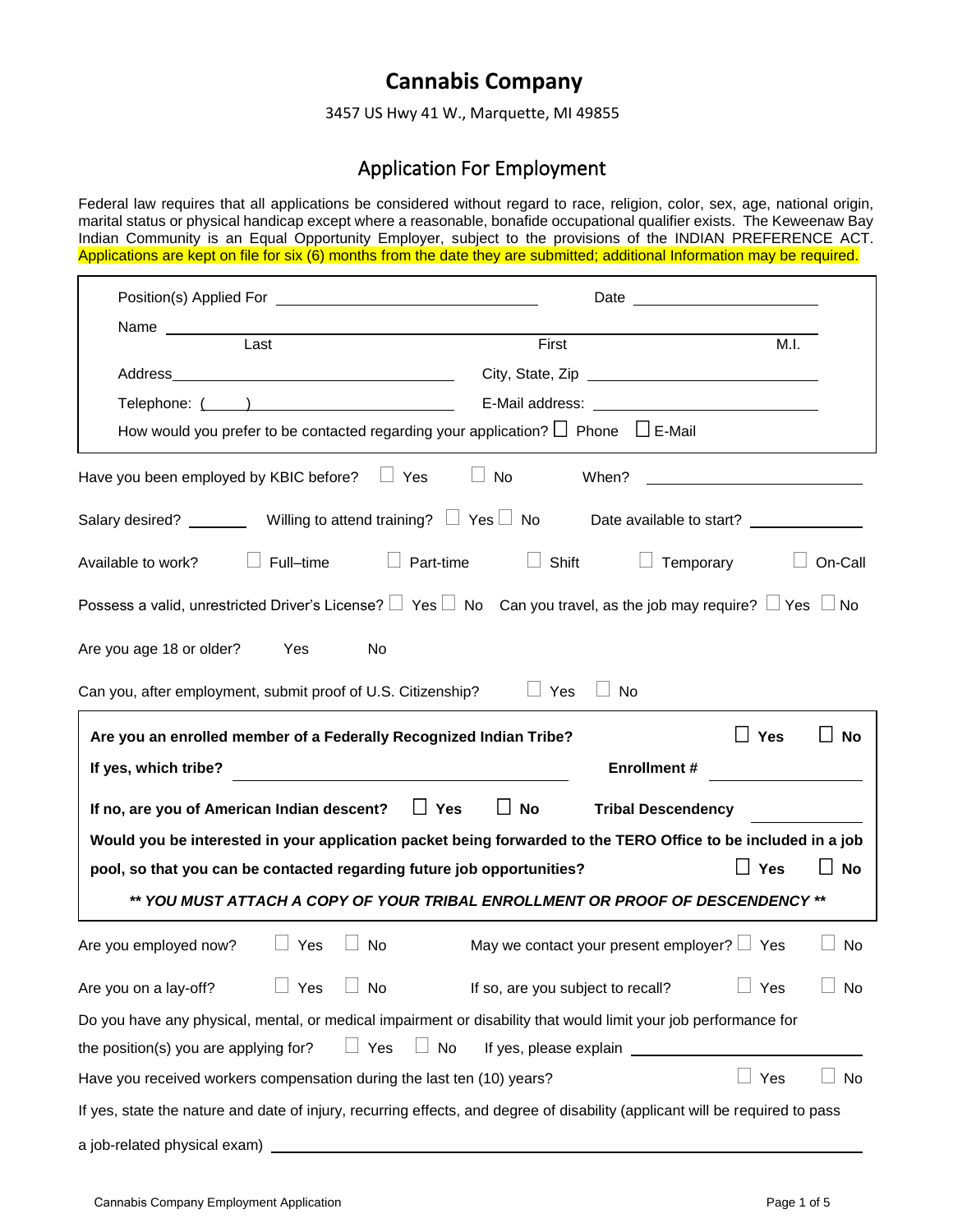### **MILITARY RECORD**

| Have you ever served active duty in the Armed Forces of the United States? | Yes                                                  | No. |
|----------------------------------------------------------------------------|------------------------------------------------------|-----|
|                                                                            | Branch of Military Service <b>Latings Example 20</b> |     |
| Serial Number                                                              | Dates of Active Duty From<br>To                      |     |
| Type of and Basis for discharge                                            | You MUST attach a copy of your DD 214                |     |
| Member of Reserve?<br>Yes<br><b>No</b><br>If yes,                          | Ready<br>Standby<br>Service Branch                   |     |

## **COURT RECORDS**

| Have you ever been convicted of violating any law, including any municipal ordinance; Tribal, State, Federal law; or Tribal,  |                      |  |
|-------------------------------------------------------------------------------------------------------------------------------|----------------------|--|
| State, or Federal Natural Resources; or traffic law?                                                                          | Yes No               |  |
| Have you ever been arrested or convicted of a crime involving a child or elder, violence, sexual assault, sexual molestation, |                      |  |
| sexual exploitation, sexual contact or prostitution, or crimes against persons?                                               | $\Box$ Yes $\Box$ No |  |
| Have you ever been convicted of a felony?                                                                                     | $\Box$ Yes $\Box$ No |  |

## **If you answered yes to any of the questions above, you are required to list all such matters:**

| <b>Date</b> | <b>Place</b> | Charge | <b>Final Disposition</b> | <b>Details</b> |
|-------------|--------------|--------|--------------------------|----------------|
|             |              |        |                          |                |
|             |              |        |                          |                |
|             |              |        |                          |                |
|             |              |        |                          |                |
|             |              |        |                          |                |

## **EDUCATION**

| Do you possess a High School Diploma, GED, or Certificate of Completion? $\Box$ Yes $\Box$ No (Must provide documentation) |  |  |
|----------------------------------------------------------------------------------------------------------------------------|--|--|

|  |  |  | If no, are you a KBIC Member currently working on obtaining your GED? $\Box$ Yes $\Box$ No (Must provide documentation) |
|--|--|--|-------------------------------------------------------------------------------------------------------------------------|
|  |  |  |                                                                                                                         |

| If no, are you 55 years of age or older? $\Box$ Yes $\Box$ No |  |  |
|---------------------------------------------------------------|--|--|

| <b>Dates</b>         |                        |                |          |                       | <b>Number</b> | Degree or |
|----------------------|------------------------|----------------|----------|-----------------------|---------------|-----------|
| From                 | To                     | Name of School | Location | <b>Course Pursued</b> | of Credits    | Diploma   |
| <b>High School</b>   |                        |                |          |                       |               |           |
|                      |                        |                |          |                       |               |           |
|                      |                        |                |          |                       |               |           |
|                      |                        |                |          |                       |               |           |
| Colleges             |                        |                |          |                       |               |           |
|                      |                        |                |          |                       |               |           |
|                      |                        |                |          |                       |               |           |
|                      |                        |                |          |                       |               |           |
|                      |                        |                |          |                       |               |           |
|                      | <b>Graduate School</b> |                |          |                       |               |           |
|                      |                        |                |          |                       |               |           |
|                      |                        |                |          |                       |               |           |
|                      |                        |                |          |                       |               |           |
|                      |                        |                |          |                       |               |           |
| <b>Miscellaneous</b> |                        |                |          |                       |               |           |
|                      |                        |                |          |                       |               |           |
|                      |                        |                |          |                       |               |           |
|                      |                        |                |          |                       |               |           |
|                      |                        |                |          |                       |               |           |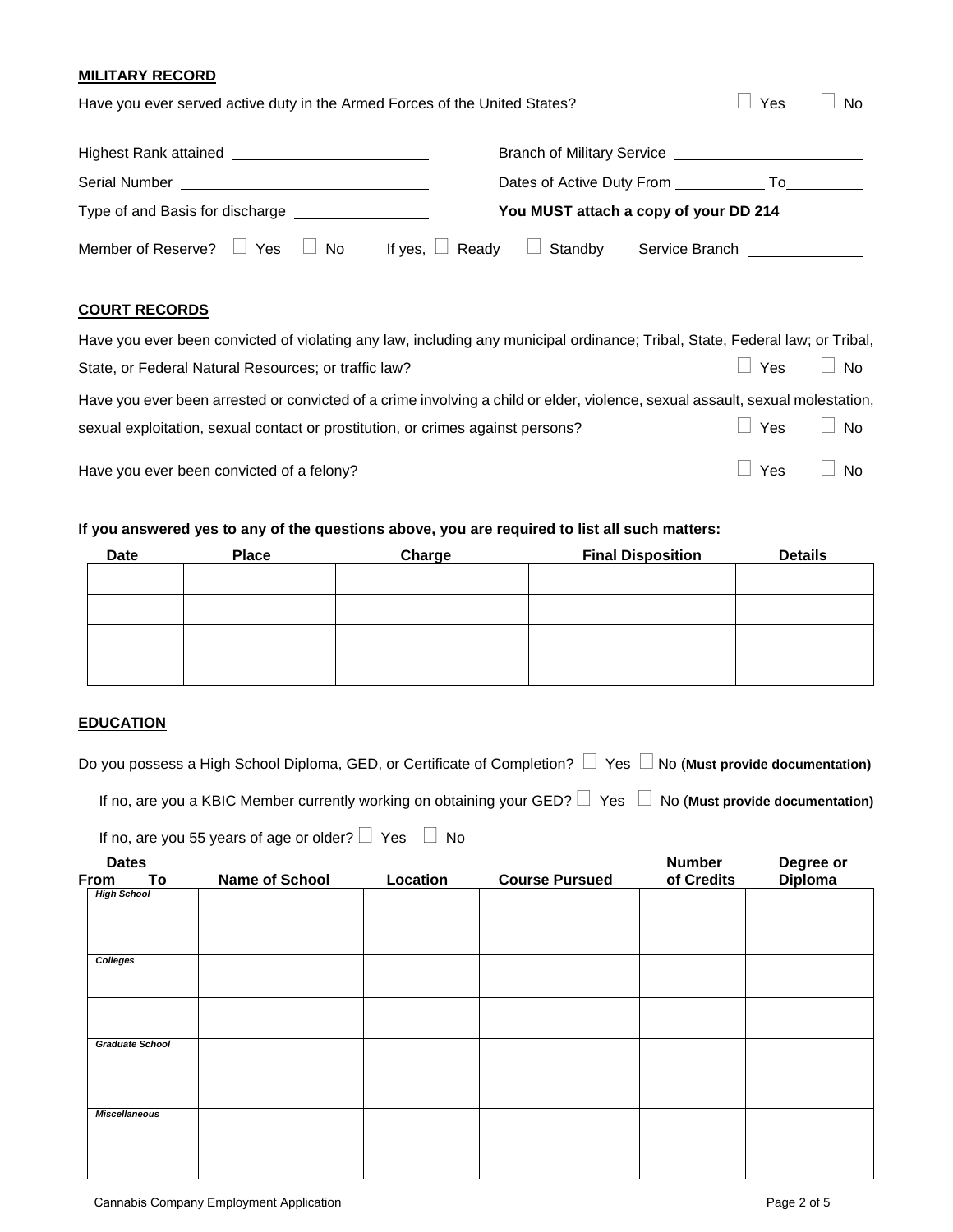| <b>Dates</b><br>From | To | Name/Address/Phone<br>of Employer | <b>Position and Duties</b> | <b>Reason for</b><br>Leaving |
|----------------------|----|-----------------------------------|----------------------------|------------------------------|
|                      |    | Name:                             | Title:                     |                              |
|                      |    | Address:                          | Duties:                    |                              |
|                      |    | Phone: (<br>$\rightarrow$         |                            |                              |
|                      |    | Name:                             | Title:                     |                              |
|                      |    | Address:                          | Duties:                    |                              |
|                      |    | Phone: (                          |                            |                              |
|                      |    | Name:                             | Title:                     |                              |
|                      |    | Address:                          | Duties:                    |                              |
|                      |    | Phone: (<br>$\rightarrow$         |                            |                              |
|                      |    | Name:                             | Title:                     |                              |
|                      |    | Address:                          | Duties:                    |                              |
|                      |    | Phone: (                          |                            |                              |

Summarize special skills and qualifications acquired from employment and other experiences. Also state any additional information you feel may be helpful in considering your application for employment.

List any machines or equipment that you are qualified and experienced at operating: \_\_\_\_\_\_\_\_\_\_\_\_\_\_\_\_\_\_\_\_\_\_\_\_\_\_

List any special licenses or certifications your currently possess:

### **REFERNCES** (Please provide contact information for three UNRELATED references):

|            | Name: | <b>Relationship</b> (how do you know this person) | <b>Phone Number:</b> |
|------------|-------|---------------------------------------------------|----------------------|
|            |       |                                                   |                      |
|            |       |                                                   |                      |
|            |       |                                                   |                      |
|            |       |                                                   |                      |
| <b>. .</b> |       |                                                   |                      |
|            |       |                                                   |                      |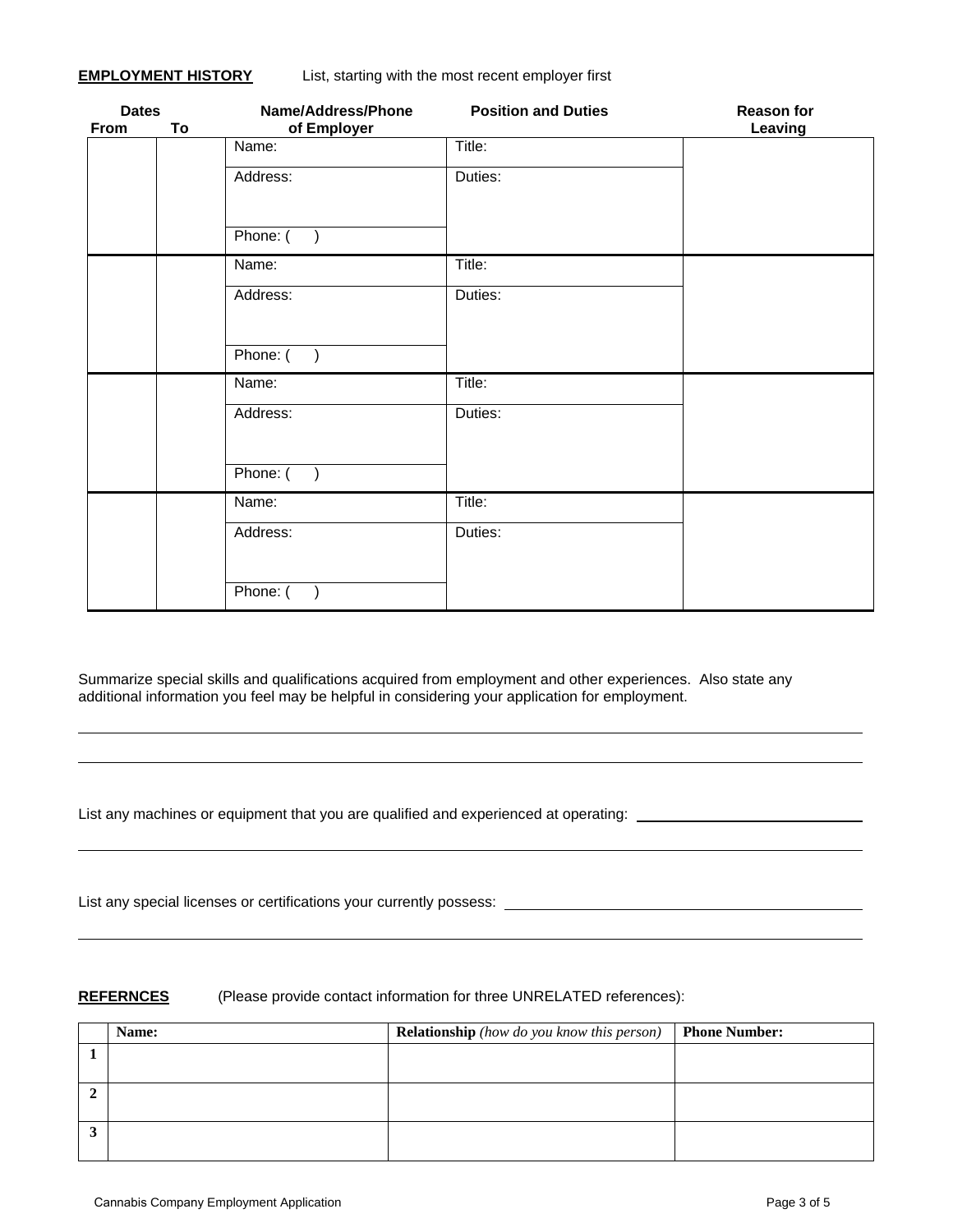

# SECURITY BACKGROUND CHECK CONSENT FORM

ispective employee, or volunteer of the Keweenaw Bay Indian Community, I understand it is your policy to secure criminal history information as part of your pre-employment and screening process using the information provided below:

| NAME:                                                                                                                                            |                                                                                                                                                                                                                                                                                                                                                                                                                                                              |                                                                                                                                                                            |                                                                                                                                   |  |
|--------------------------------------------------------------------------------------------------------------------------------------------------|--------------------------------------------------------------------------------------------------------------------------------------------------------------------------------------------------------------------------------------------------------------------------------------------------------------------------------------------------------------------------------------------------------------------------------------------------------------|----------------------------------------------------------------------------------------------------------------------------------------------------------------------------|-----------------------------------------------------------------------------------------------------------------------------------|--|
| (please print)                                                                                                                                   | <b>LAST</b>                                                                                                                                                                                                                                                                                                                                                                                                                                                  | <b>FIRST</b>                                                                                                                                                               | <b>MIDDLE</b>                                                                                                                     |  |
|                                                                                                                                                  |                                                                                                                                                                                                                                                                                                                                                                                                                                                              |                                                                                                                                                                            |                                                                                                                                   |  |
| Birthdate: ____/____/_________                                                                                                                   |                                                                                                                                                                                                                                                                                                                                                                                                                                                              |                                                                                                                                                                            | Gender: □ Male □ Female                                                                                                           |  |
|                                                                                                                                                  |                                                                                                                                                                                                                                                                                                                                                                                                                                                              |                                                                                                                                                                            |                                                                                                                                   |  |
|                                                                                                                                                  | Since the age of 18, have you ever resided outside of the United States (not including in the military)? □ YES □ NO                                                                                                                                                                                                                                                                                                                                          |                                                                                                                                                                            |                                                                                                                                   |  |
|                                                                                                                                                  |                                                                                                                                                                                                                                                                                                                                                                                                                                                              |                                                                                                                                                                            |                                                                                                                                   |  |
|                                                                                                                                                  | Since the age of 18, have you ever resided outside of Michigan (not including in the military)?                                                                                                                                                                                                                                                                                                                                                              |                                                                                                                                                                            | $\Box$ YES $\Box$ NO                                                                                                              |  |
|                                                                                                                                                  | If yes, please list all states that you have resided in as an adult (please include any Tribal communities that you have                                                                                                                                                                                                                                                                                                                                     |                                                                                                                                                                            |                                                                                                                                   |  |
|                                                                                                                                                  |                                                                                                                                                                                                                                                                                                                                                                                                                                                              |                                                                                                                                                                            |                                                                                                                                   |  |
| criminal history checks.                                                                                                                         | I understand the above information is required by the Keweenaw Bay Indian Community for the sole purpose of obtaining a<br>criminal history search. Further, I understand some positions may require a federal criminal history check, especially those<br>positions which include working with children, families, and the elderly.<br>I hereby authorize the Keweenaw Bay Indian Community to obtain information by conducting Tribal, State, and National |                                                                                                                                                                            |                                                                                                                                   |  |
|                                                                                                                                                  | Signature                                                                                                                                                                                                                                                                                                                                                                                                                                                    |                                                                                                                                                                            | Date                                                                                                                              |  |
|                                                                                                                                                  |                                                                                                                                                                                                                                                                                                                                                                                                                                                              | FOR OFFICIAL USE ONLY                                                                                                                                                      |                                                                                                                                   |  |
| Date iCHAT: <u>______________</u><br>Result: □ Satisfactory<br>$\Box$ Unsatisfactory<br>Comments:<br>Initials of individual<br>reporting result: | Date sent to KBTC: _______<br>Date results rec'd:<br>Result: □ Satisfactory<br>$\Box$ Unsatisfactory<br>Comments:<br>Initials of individual<br>reporting result:                                                                                                                                                                                                                                                                                             | Date sent to KBDSS: ________<br>Date results rec'd:<br>Result:<br>$\Box$ Satisfactory<br>$\Box$ Unsatisfactory<br>Comments:<br>Initials of individual<br>reporting result: | Date of MIDHHS:<br>□ Satisfactory<br>Result:<br>$\Box$ Unsatisfactory<br>Comments:<br>Initials of individual<br>reporting result: |  |
| Date results rec'd:<br>Result: <b>D</b> Satisfactory<br>$\Box$ Unsatisfactory<br>Comments                                                        | Date sent to ______; ______<br>Date results rec'd:<br>Result: Satisfactory<br>$\Box$ Unsatisfactory<br>Comments:                                                                                                                                                                                                                                                                                                                                             | Date sent to _______: ______<br>Date results rec'd:<br>Result: <b>D</b> Satisfactory<br>$\Box$ Unsatisfactory<br>Comments:                                                 | Date sent to ______; _______<br>Date results rec'd:<br>Result: <b>Example</b> Satisfactory<br>$\Box$ Unsatisfactory<br>Comments:  |  |